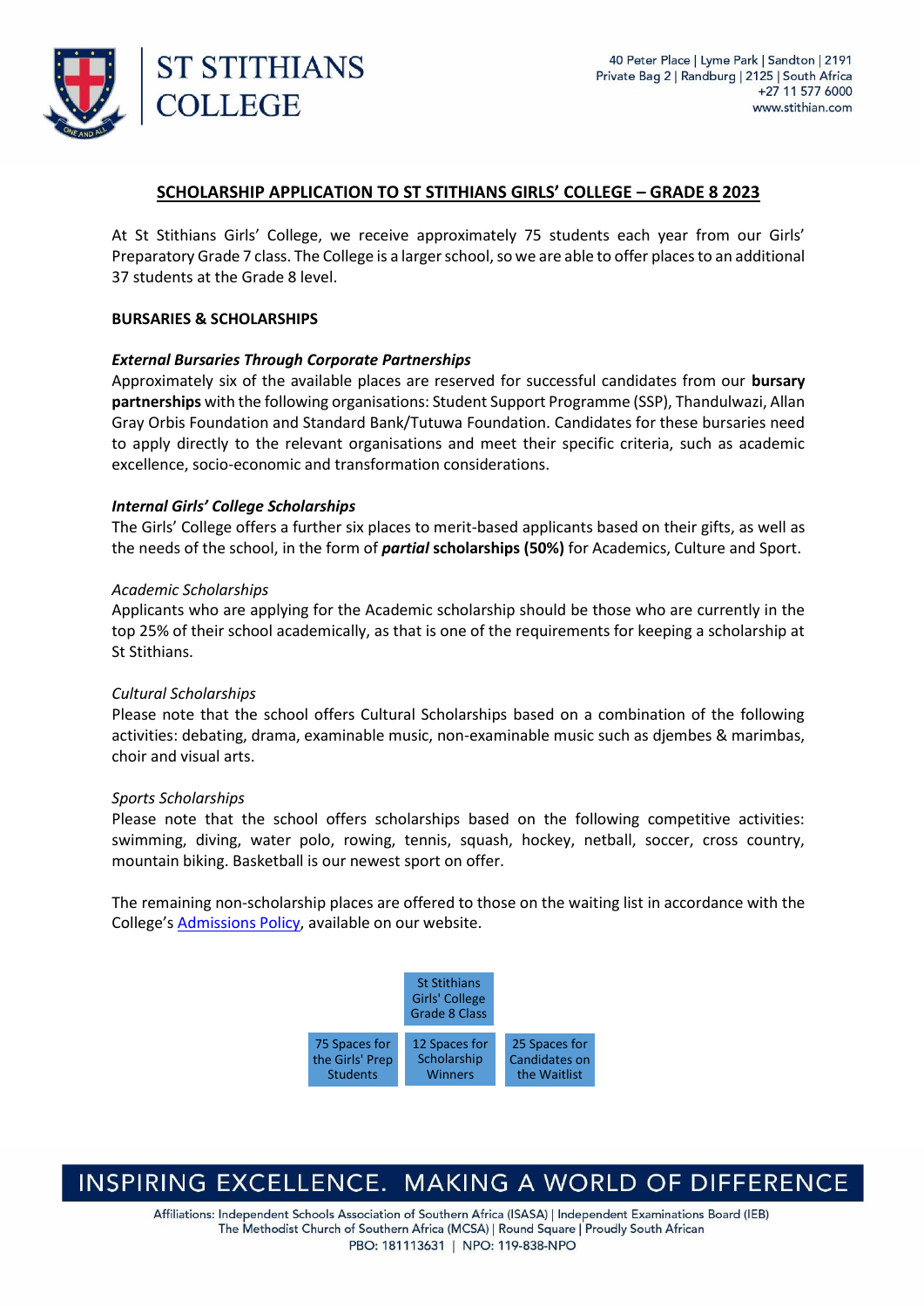

In order to be eligible for one of our *internal Girls' College scholarships***,** we require the following of our candidates:

a) **Attend the GC Experience** (**Saturday, 5 February, 2022**)

This is a wonderful opportunity to engage with our students on a tour through the school highlighting the many areas, organisations and opportunities on offer, such as Academics, Leadership, Sport, Culture, Round Square and Community Engagement, Spiritual and other student-led initiatives.

*Should we reach our capacity for the February event, an additional GC Experience will be held on Saturday, 5 March 2022, strictly by special arrangement/appointment/invitation.*

b) All candidates applying for the Academic Scholarship are required to **write the annual scholarship examination**, which consists of two papers, covering mathematics and English assessments. The examination is set for **Thursday, 3 February 2022.** It will be 2½ hours in duration, which includes a short break with refreshments between the two papers. Preregistration is required **before Friday, 28 January 2022, at 12:00**. The application form is available on the College's website.

A payment of R100 is due on the day for any candidates who have not already paid their application fee. Please note that we are limited to 50 students in a venue at a time for the scholarship examination.

Please bring your Grade 6 End-of-Year report if you have not already submitted it with your application.

**Students currently attending St Stithians Girls' Preparatory are NOT required to submit their report OR pay to write the assessment.**

### **THE GIRLS' COLLEGE SCHOLARSHIP PROCESS:**

All applications are assessed by a panel of staff including the Deputy Heads, Director of Sport, Director of Culture and the Director of Transformation. Students who are shortlisted for the Cultural scholarships are invited to attend an audition before the Cultural department. Students who are shortlisted for the Sports Scholarship will be required to attend sports trials which will be arranged by the Sports department. Part of the application process for sports candidates also involves submitting the details of the sports coach as well as a short testimonial from the coach/es. Details of these auditions, trials and interview dates as well as all other arrangements are discussed with the candidates individually.

All successful shortlisted candidates are required to submit further documentation and will be interviewed in small groups with the Head of the School, the Deputy Heads and either the Director of Sport, Culture, Academics or Transformation. The top 10 students in the academic scholarship examination are invited to the short-listed candidate interviews.

# INSPIRING EXCELLENCE. MAKING A WORLD OF DIFFERENCE

Affiliations: Independent Schools Association of Southern Africa (ISASA) | Independent Examinations Board (IEB) The Methodist Church of Southern Africa (MCSA) | Round Square | Proudly South African PBO: 181113631 | NPO: 119-838-NPO